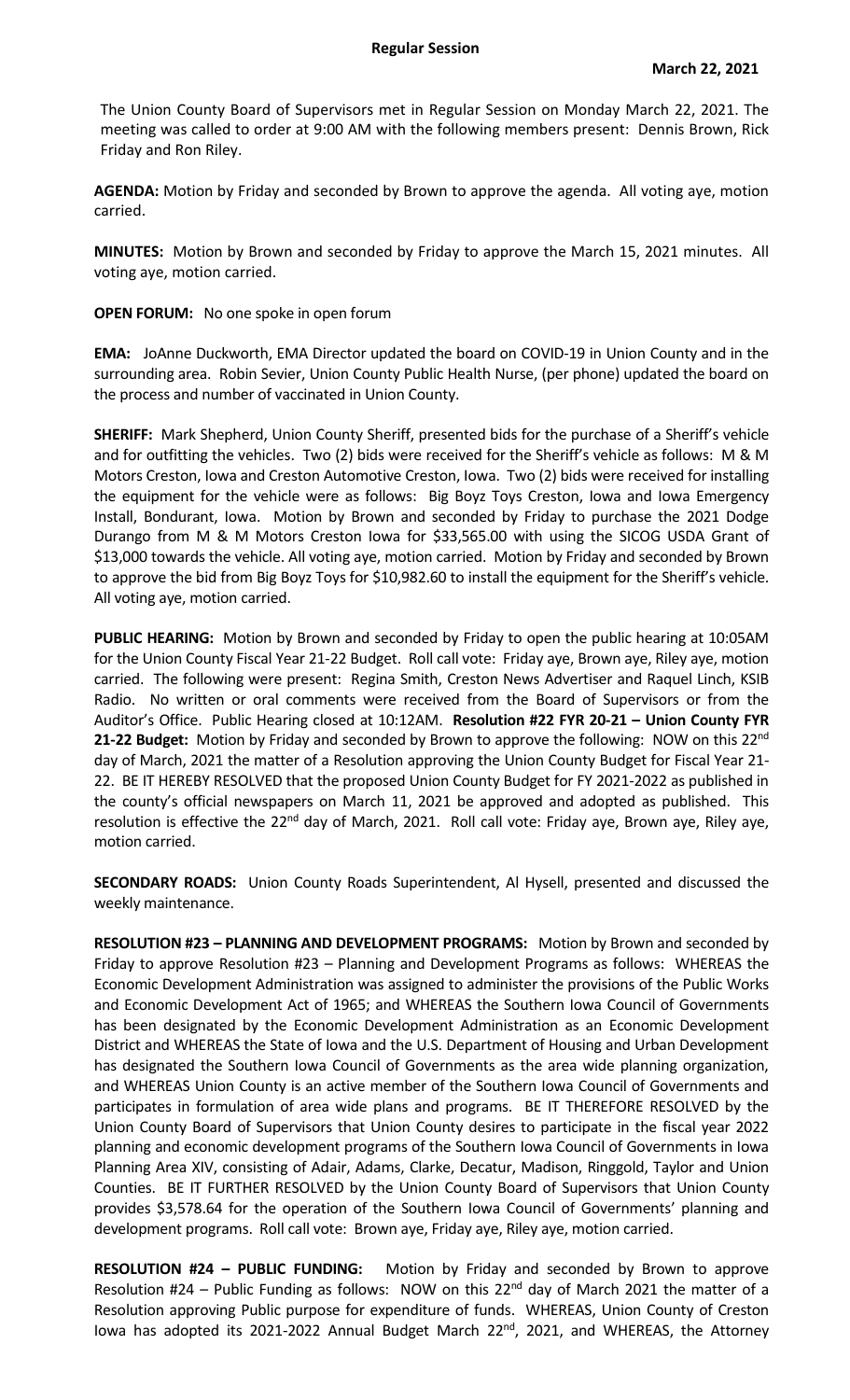General believes it is necessary to state a public use for the expenditure or transfer of funds to private groups, BE AND IT IS HEREBY RESOLVED, that Union County of Creston Iowa believes it is in the public interest to contribute funds to the following: Union County Public Funding Council - \$20,000. Expenditure of funds by this organization will enhance the community and add to economic well-being by increasing jobs and attracting people to the environments of Union County. BE IT FURTHER RESOLVED that Union County will require periodic reports from the organization of how funds were spent to enhance the community's economic well-being. Distribution of these funds will be subject upon request and approved by the Union County Board of Supervisors. Roll call vote: Brown aye, Friday aye, Riley aye, motion carried.

**UNION COUNTY AND ADAIR COUNTY ENGINEER AGREEMENT:** Motion by Brown and seconded by Friday to approve the following agreement between Union County and Adair County for Engineer services: This Agreement shall be between Adair County and Union County for the purpose of compensating the Adair County Engineer for services provided to Union County. Terms of the agreement for the Adair County Engineer to act as interim Union County Engineer will be a rate of \$77 per hour for services rendered and \$.45 per mile for miles traveled to provide those services. Services requested of Adair County Engineer by the Union County will be performed during regular business hours with time and mileage being clocked from the time the Adair County Engineer leaves his office and lasting until he returns to his office. This agreement will not exceed 90 days. All voting aye, motion carried.

**FMLA EXTENSION REQUEST:** Motion by Friday and seconded by Brown to approve a 30-day extension request. All voting aye, motion carried.

**RESOLUTION #25 - MASSMUTUAL CERTIFICATE OF CORPORATE:** Motion Brown and seconded by Friday to approve Resolution #25 – MassMutual Certificate of Corporate as follows: The Board of Directors of the Corporation (Union County) adopted a resolution or set of resolutions authorizing and empowering the following officers of the Corporation to establish and maintain, on behalf of the Corporation (Union County), one or more policies/contracts with MassMutual and it's subsidiaries: Sandra M Hysell, Union County Auditor. The Resolution grants authority to the officers identified above to do and take all action necessary and appropriate in connection with the policies/contracts maintained with MassMutual. The Corporation (Union County) is duly organized and existing under the laws of the State of Iowa, and its charter or by-laws empower the Corporation (Union County). In the event of any change to the Resolution, including but not limited to a change in the officers empowered though the Resolution or powers provided therein, the Corporate Secretary shall certify such changes to MassMutual in writing in the same manner as set forth in this Certification of Corporate Resolution. MassMutual may rely upon this Certification of Corporate Resolution as continuing and fully effective until the receipt of written notice of change in or the revocation of authority under the Resolution. MassMutual may deal with all of the persons identified under this Certification of Corporate Resolution as though they are dealing with the Corporation (Union County) directly. The undersigned is authorized and empowered to certify, under the seal of the Corporation (Union County), to MassMutual to the foregoing, as well as provide, upon request by MassMutual, (a) a copy of the Resolution; (b) specimen signatures of each person empowered by the Resolution; and/or (c) documentation that the Corporation (Union County) is duly organized and existing, and that its charter empowers it to transact business by resolution. The Officer(s) are of legal age to sign on behalf of this entity and enter into legal financial contracts. The Corporation (Union County) and its officers agree to indemnify and hold MassMutual harmless from any claim, loss, expense or other liability for effecting any transactions and acting upon any instruction given by the officers or Corporate Secretary. Roll call vote: Friday aye, Brown aye, Riley aye, motion carried.

| total \$325,244.76 as follows:   |           |                              |          |
|----------------------------------|-----------|------------------------------|----------|
| <b>ABILITY UNITED LLC</b>        | 4,410.00  | KIBURZ, AMY                  | 20.00    |
| ACCESS TECHNOLOGIES INC          | 277.53    | KLINE, PATRICIA ANN          | 40.00    |
| ACCESS TECHNOLOGIES INC          | 2,735.75  | KLINE, STEVE                 | 40.00    |
| ADAMS CO SHERIFFS OFFICE         | 1,360.00  | LEWIN, GLEN                  | 2,962.00 |
| AKIN BUILDING CENTER             | 94.37     | <b>MAINSTAY SYSTEMS INC</b>  | 640.00   |
| <b>ALLIANT ENERGY</b>            | 1,771.17  | <b>MARION CO PUBLIC HLTH</b> | 248.06   |
| BAKERINK, JACK (JOHN)            | 40.00     | MASTERCARD/ISSB              | 49.18    |
| <b>BARTLETT ELECTRIC</b>         | 12,660.00 | <b>MEDIACOM</b>              | 737.33   |
| BEAM, KATHY                      | 40.50     | MIDWEST WHEEL COMP           | 69.00    |
| <b>BENNETT, SHARON</b>           | 40.00     | MILLER, LONNY DEAN           | 170.70   |
| <b>BIG BOYZ TOYZ INC</b>         | 8,925.00  | MILLER, RANDY                | 40.00    |
| <b>BRETT STREET POWERWASHING</b> | 250.00    | MITCHELL, MELANIE L          | 40.00    |

**CLAIMS:** Motion by Brown and seconded by Friday to approve Claim #143426 - Claim #143564 for a total \$325,244.76 as follows: